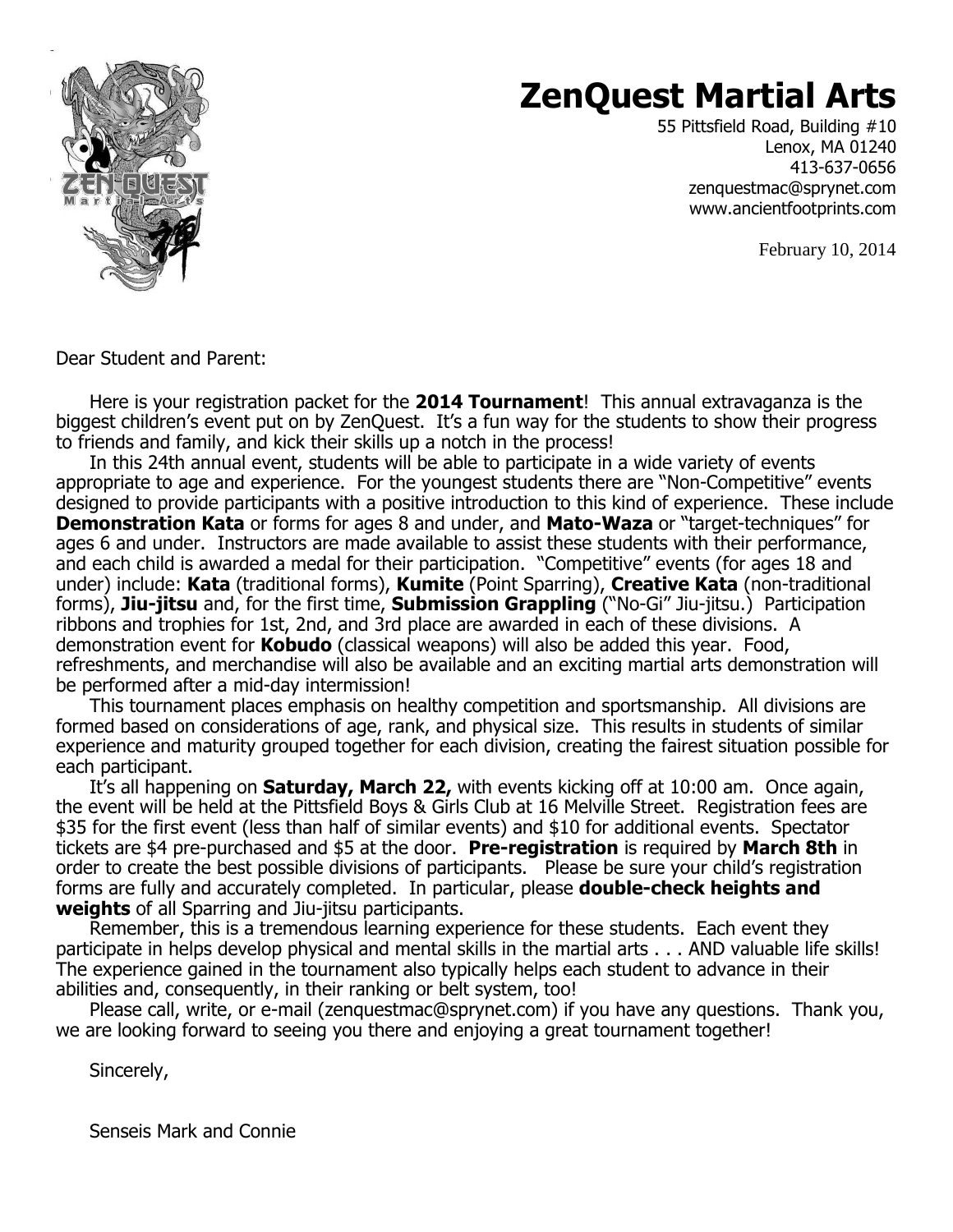# **Tournament 2014 General Information**

For the twenty-fourth year ZenQuest Martial Arts (formerly the Okinawan Karate School of Pittsfield) will host it's annual Tournament for students aged 18 years and under. Affiliated dojos around the area are also invited to participate. To qualify, participants must be an active student in any invited dojo, aged 3-18, of any rank (including beginners and black belts), provided they have registered by the registration deadline.

Below is a list of events from which participants can select. Each event has qualifying ages and based on registrations received, designated divisions. Specific divisions will be announced in the tournament program on the day of the tournament. Divisions are determined by rank, age, experience . . . and height & weight for the sparring and jiu-jitsu events. For the competitive events, trophies will be awarded for first and second places in each division, and medals for third place. Ribbons will be presented to all participants in each event. Participants in the non-competitive events (Kobudo, Demonstration Kata and Pre-Kata) will all receive medals.

Entry fees are \$35 for one event and \$10 for each additional event. Students are encouraged to do as many events as possible to maximize their experience! Spectator fees cost \$4 in advance and \$5 at the door on the day of the event.

**START TIME:** 10:00 am, doors open at 9:15 (Late arrivals must forfeit.) **PLACE**: Pittsfield Boys' and Girls' Club, 16 Melville Street, Pittsfield, MA 01201

## **Demonstration Events**:

⇒ **PRE-KATA or MATO WAZA:** A non-competitive kicking shield event for ages 3-6

- **DEMONSTRATION KATA:** A non-competitive event for ages age 5-8
- ⇒ **KOBUDO:** A demonstration event for youth students who practice Kobudo or Classical Weapons

## **Competitive Events**: (ages 6 to 18)\*

⇒ **KATA:** Individuals perform traditional kata in a competitive format.

⇒ **TEAM KATA:** Two partners perform traditional kata in a competitive format. Teams are judged partly on their synchronization skills. Each competitor must identify their partner on their entry form.

⇒ **CREATIVE KATA:** Individuals create and perform their own kata (30 to 60 Seconds long.) Scoring is based partly on creativity and composition.

⇒ **TEAM CREATIVE KATA:** Partners create and perform their own kata (30 to 60 Seconds long.) Teams are judged partly on synchronization skills, creativity and kata composition. Each competitor must identify their partner on their entry form.

⇒ **SPARRING/ KUMITE:** Individuals compete in freestyle sparring or Kumite with controlled contact in a single-elimination format. Competitors are required to wear approved protective equipment.

⇒ **JIU-JITSU (Gi & No-Gi divisions):** Participants compete in freestyle grappling in a single elimination format. Scoring is based on take-downs, positioning and controlled submissions (for older divisions). Competitors are required to wear a cup & mouth piece.

\* Students are grouped based on age, experience, and size.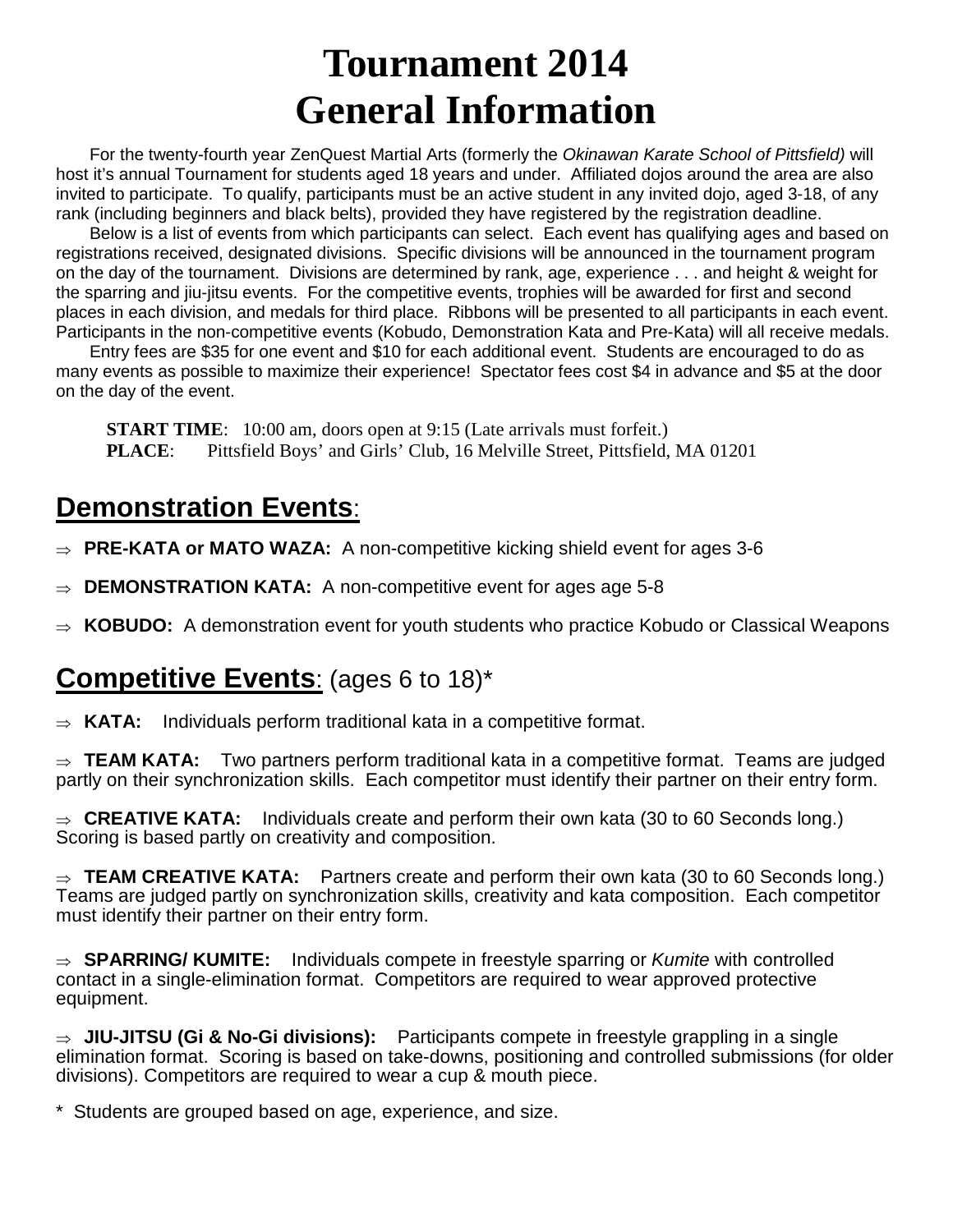# **TOURNAMENT 2014**

#### **DIRECTIONS TO THE BOYS' AND GIRLS' CLUB 16 MELVILLE STREET, PITTSFIELD, MA 01201**

#### From East (via Turnpike):

- Take the Massachusetts Turnpike (Rte 90) west to Exit 2 (Lee).
- Drive north on Rte 7 & 20 through Lee, past Lenox, and into Pittsfield.
- Stay on Rte 7 into central Pittsfield (Rte 20 diverges to the west; Rte 7 is also called South Street). Continue onto North Street (the continuation of South Street, past Park Square).
- Turn right on Melville Street (a one-way street), four blocks past Park Square. The Boys' and Girls' Club is on the right; the parking lot is on the left.
- Tournament will be held in the gym.

#### From East (via Rte 9):

- Follow Rte 9 into central Pittsfield. This takes you along Dalton Ave, onto Tyler Street.
- At the end of Tyler Street, Rte 9 turns left, merging with Rte 7 (North Street). Follow this.
- Continue south on North Street (also Rte 9 and 7) about four blocks. Turn left on Melville Street (a oneway street). The Boys' and Girls' Club is on the right; the parking lot is on the left.
- Tournament will be held in the gym.

#### From West:

- Follow Rte 20 east into Pittsfield to junction with Rte 7.
- Turn north on Rte 7 (South Street). Follow directions above.

#### **NOTES ON PARKING:**

- Some parking will be available in the Boys' and Girls' Club lot opposite the entrance on Melville Street. DO NOT park in the senior center portion of the lot – you will be towed.
- Additional free parking is available in the Summer Street Municipal Parking Garage. The garage entrance is on Columbus Avenue, on the west side of North Street, just south of the entrance to Melville Street.